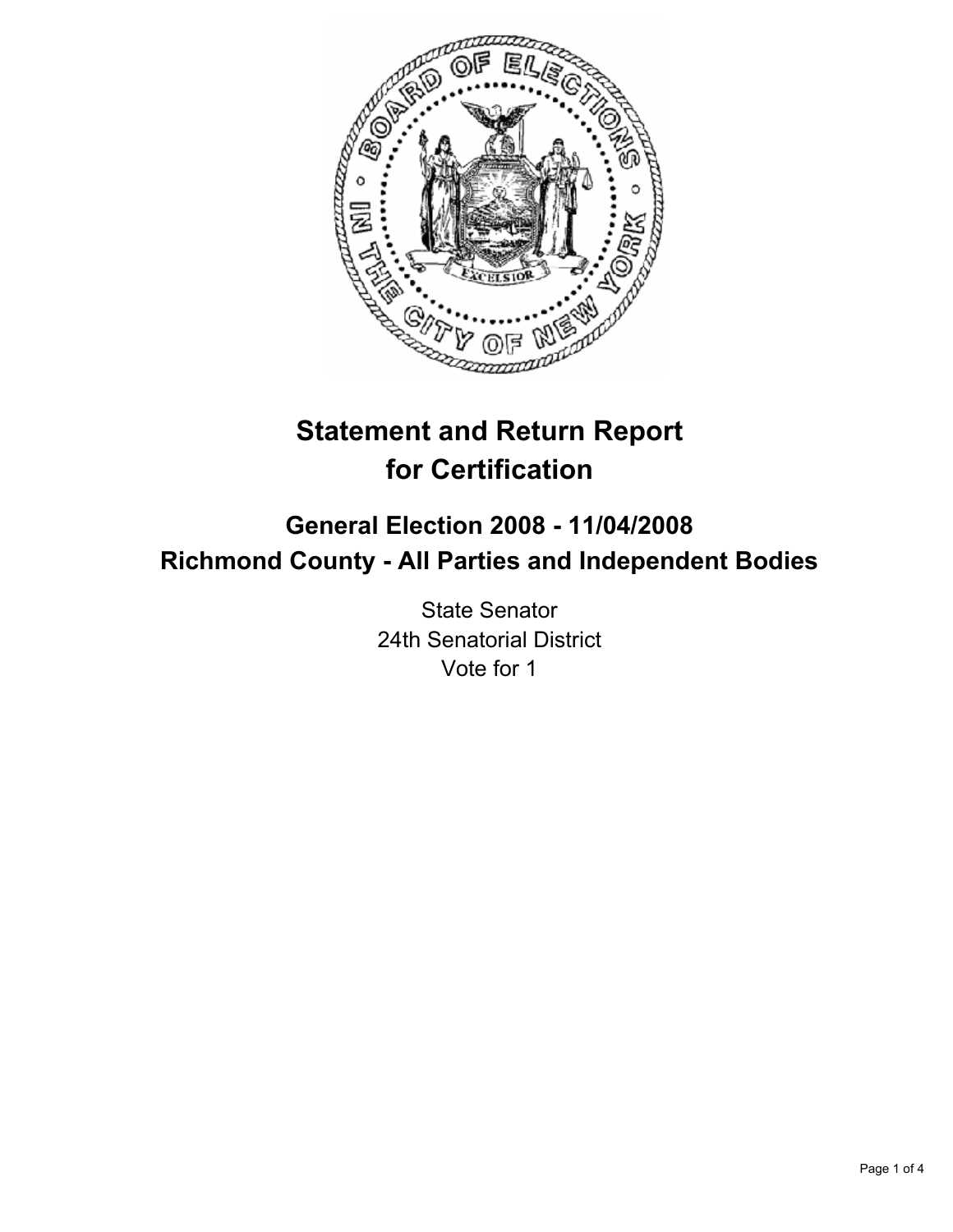

#### **Assembly District 60**

| PUBLIC COUNTER                | 19,535 |  |
|-------------------------------|--------|--|
| <b>EMERGENCY</b>              | 23     |  |
| ABSENTEE/MILITARY             | 760    |  |
| AFFIDAVIT                     | 491    |  |
| <b>Total Ballots</b>          | 20,862 |  |
| JOSEPH J PANCILA (DEMOCRATIC) | 5,016  |  |
| ANDREW J LANZA (REPUBLICAN)   | 11,337 |  |
| ANDREW J LANZA (INDEPENDENCE) | 814    |  |
| ANDREW J LANZA (CONSERVATIVE) | 848    |  |
| LOU DOBBS (WRITE-IN)          |        |  |
| PATRICK CENILAN (WRITE-IN)    |        |  |
| <b>Total Votes</b>            | 18,017 |  |
| Unrecorded                    | 2.845  |  |

### **Assembly District 61**

| <b>PUBLIC COUNTER</b>          | 14,625 |
|--------------------------------|--------|
| <b>EMERGENCY</b>               | 2      |
| ABSENTEE/MILITARY              | 616    |
| AFFIDAVIT                      | 336    |
| <b>Total Ballots</b>           | 15,628 |
| JOSEPH J PANCILA (DEMOCRATIC)  | 4,860  |
| ANDREW J LANZA (REPUBLICAN)    | 7,169  |
| ANDREW J LANZA (INDEPENDENCE)  | 602    |
| ANDREW J LANZA (CONSERVATIVE)  | 702    |
| DR THOMAS DROLESKEY (WRITE-IN) |        |
| <b>Total Votes</b>             | 13,334 |
| Unrecorded                     | 2,294  |

### **Assembly District 62**

| PUBLIC COUNTER                   | 47,527 |
|----------------------------------|--------|
| <b>EMERGENCY</b>                 |        |
| ABSENTEE/MILITARY                | 1,618  |
| <b>AFFIDAVIT</b>                 | 1,081  |
| <b>Total Ballots</b>             | 50,327 |
| JOSEPH J PANCILA (DEMOCRATIC)    | 9,820  |
| ANDREW J LANZA (REPUBLICAN)      | 30,678 |
| ANDREW J LANZA (INDEPENDENCE)    | 1,956  |
| ANDREW J LANZA (CONSERVATIVE)    | 2,039  |
| <b>JULIENNE VERDI (WRITE-IN)</b> |        |
| WILLIAM LARKIN JR. (WRITE-IN)    |        |
| <b>Total Votes</b>               | 44,495 |
| Unrecorded                       | 5,832  |
|                                  |        |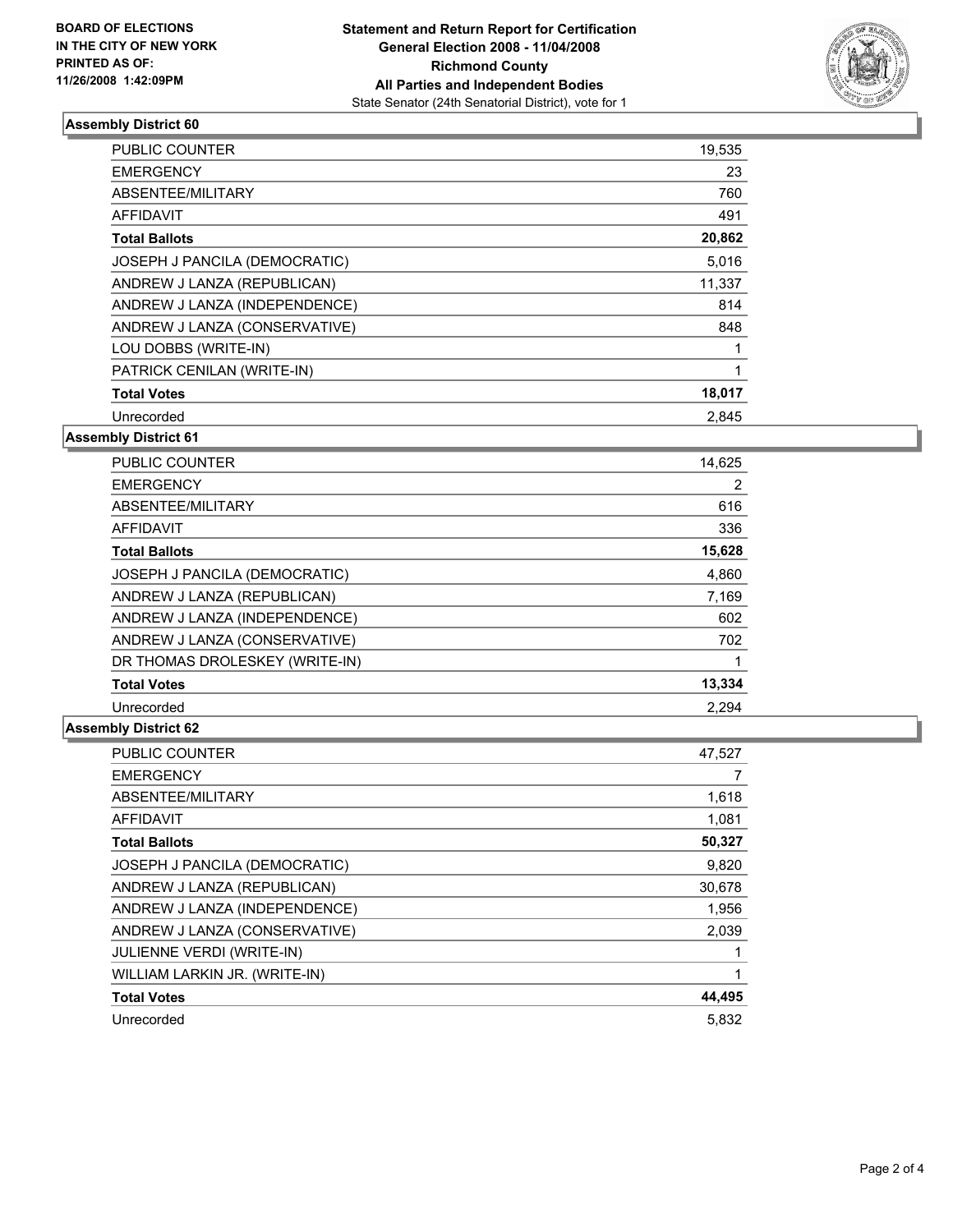

### **Assembly District 63**

| PUBLIC COUNTER                | 34,539 |
|-------------------------------|--------|
| <b>EMERGENCY</b>              | 320    |
| ABSENTEE/MILITARY             | 1,274  |
| AFFIDAVIT                     | 870    |
| <b>Total Ballots</b>          | 37,154 |
| JOSEPH J PANCILA (DEMOCRATIC) | 12,317 |
| ANDREW J LANZA (REPUBLICAN)   | 17,027 |
| ANDREW J LANZA (INDEPENDENCE) | 1,084  |
| ANDREW J LANZA (CONSERVATIVE) | 1,115  |
| <b>Total Votes</b>            | 31,543 |
| Unrecorded                    | 5.611  |